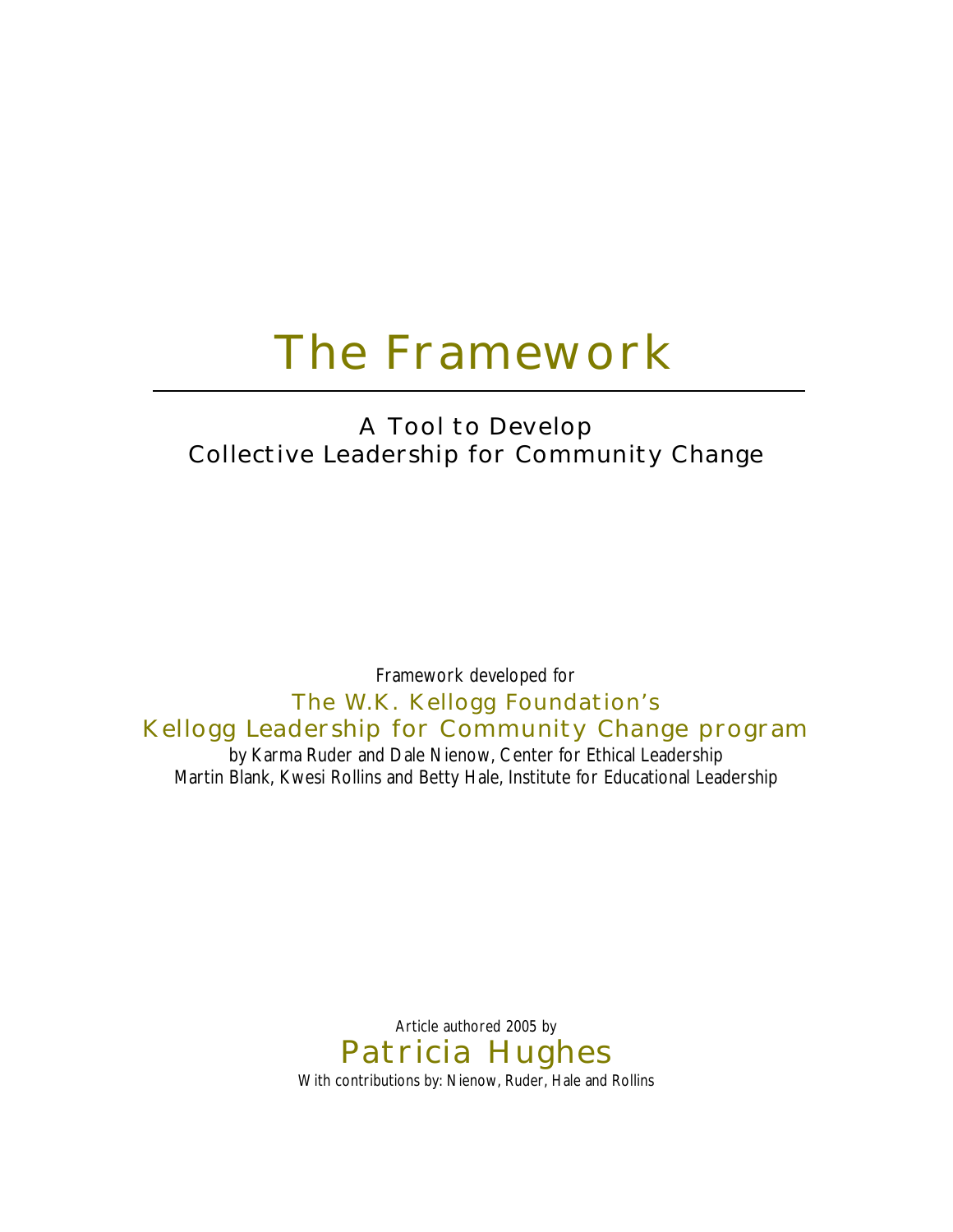In the fall of 2001 Betty Hale, director of the Institute and Bill Grace, director of the Center for Ethical Leadership The two organizations had been chosen by the W.K. K visible, multimillion dollar community leadership n the fall of 2001 Betty Hale, director of the Institute for Educational Leadership (IEL) in Washington D.C. and Bill Grace, director of the Center for Ethical Leadership (CEL) in Seattle, WA met for the first time. The two organizations had been chosen by the W.K. Kellogg Foundation to design and lead a new, highly

The Kellogg Foundation had delivered the very successful Kellogg National and International Fellows Program for three decades and was seeking new ways to serve leaders and communities in the  $21<sup>st</sup>$  century. After extensive research, they launched their new national leadership initiative, called Kellogg Leadership for Community Change (KLCC). This program was intended to move the focus from developing individual leadership towards creating collective leadership for the purpose of advancing needed community change.

IEL and CEL were charged with the design of a national-caliber program that would improve the quality of teaching and learning in six of the nation's most economically distressed communities – many with histories of oppression and racial division. It was a daunting task, made more complex by the desire of the coordinating organizations and Kellogg to collaborate at many levels:

- IEL and CEL would form one seamless coordinating organization (CO) to design and deliver the 18 month program;
- The CO would work closely with Kellogg staff to shape the new program;
- The CO would partner with the host agencies and coaches in the six communities to form a National Learning Community;
- Community coaches would work with 25-35 diverse fellows at each site to build a unified community initiative and leadership action plans;
- The fellows at each site would work with each other and broad community stakeholders to improve teaching and learning.

The purpose of this paper is to reflect on the critical discoveries made during the design and delivery of the inaugural KLCC program, chiefly through the lens of the Framework for Collective Leadership and Community Change, hereafter called The Framework.

#### **The Framework**

The Framework<sup>1</sup> is a multi-page document that depicts the stages of community change and leadership development that can enhance the efforts of any group. The Framework is based on the CO's Theory of Change  $(TOC)^2$ :

Change happens when individuals with a passion for possibility understand the current human potential, social relationships and community setting, and how those resources can support moving toward a better future. Change begins with understanding the current environment: traditions, culture, history, experiences, assets and challenges, as well as the communities of interest, geography and character that make up the broader community. The vision for change must honor and reflect these different perspectives to be sustainable.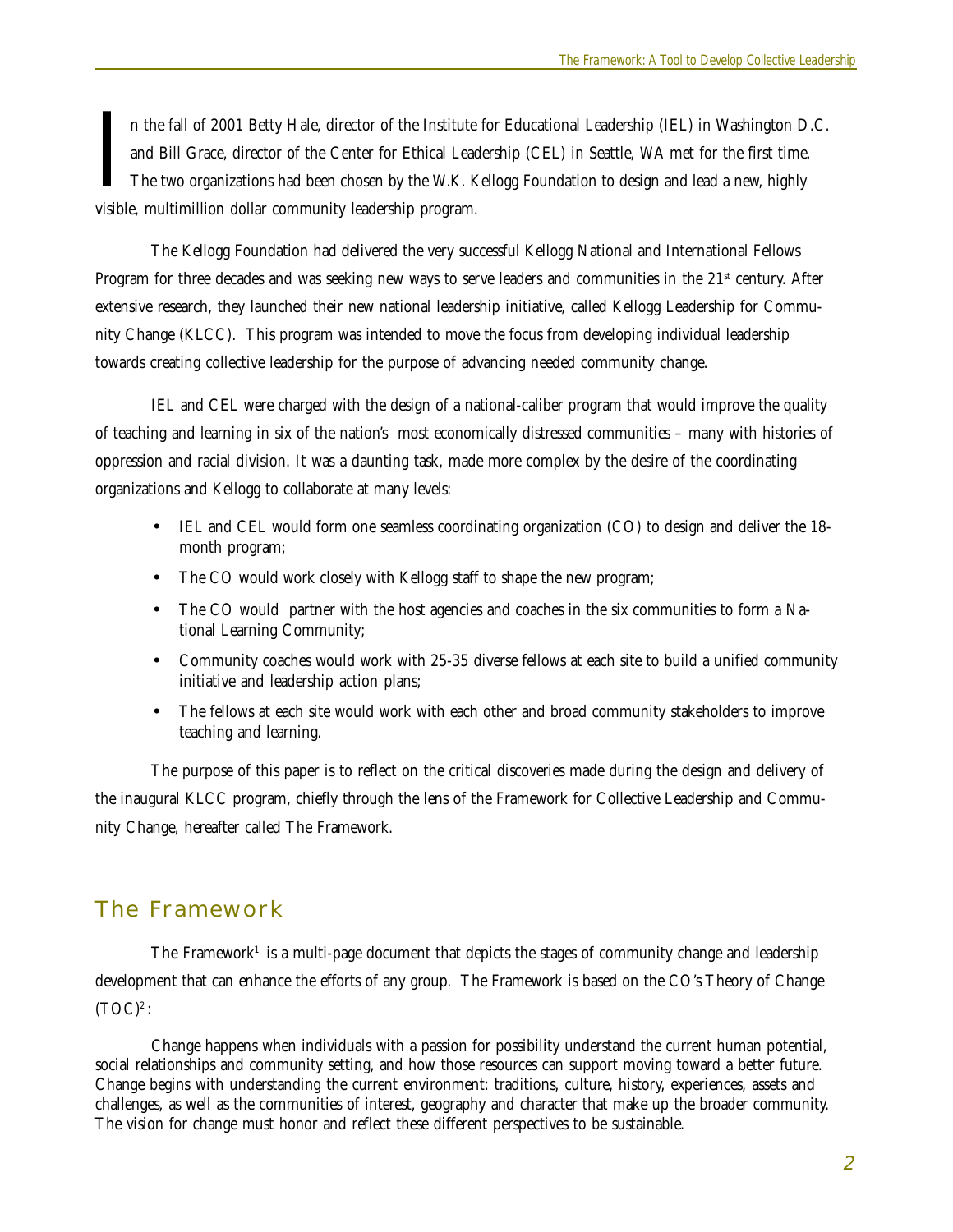For the community to thrive, leaders welcome and support everyone giving their best. Community leadership is not only a quality of an individual working for the good of the community; it is also the capacity that a group develops as they work together. Collective leadership is developed when a group moves to the level of authentic relationship that allows the collective spirit to be felt and expressed in how the group co-constructs their work.

The Framework is an operational tool that translates the Theory of Change into strategies and practices, guides communities to develop learning plans, and helps them negotiate entrenched community issues toward a sustainable plan for change and improvement. The Framework merges the best thinking from IEL's "Together We Can"<sup>3</sup> model for action and CEL's values-based approach to leadership.

 Together We Can (TWC) reflects a strong belief that collaborative strategies are the key to systems change. It promotes a revision of the ways people and institutions think, behave, and use their resources to affect fundamentally the types, quality, and degree of service delivery to children and families. TWC is a five-stage process for change, encompassing 1) Getting Together, 2) Building Trust, 3) Developing a Strategic Plan, 4) Taking Action and 5) Going to Scale. Each stage embraces a set of milestones that let the collaborative know it is making progress. The process is more of a spiral than a straight line, looping back on itself to gain strength as the collaborative moves forward.

The Center for Ethical Leadership's curriculum is grounded in the 4-V Model of Ethical Leadership $^\text{4}$  and Gracious Space. "The 4-V Model merges the fields of leadership development and moral development, and help leaders focus their ethical leadership around four elements: values, vision for a preferred future, voice to animate change, and virtue, a word synonymous with the common good. Gracious Space is a foundational philosophy and tool for changing conversations, relationships and cultures developed by the Center. The definition of gracious space is "a spirit and a setting where leaders invite the 'stranger,' and learn in public." Both tools are remarkably adaptive and capable of transforming the human heart.

"CEL's theory was real clear about spirit and we wanted that to be explicit," Betty Hale said about the creation of the Framework. "The Institute's theory is stronger in data analysis and action. In Myers-Briggs "typology, IEL had more of the "thinking" approach – worrying about the system and big picture – while CEL brought more of the "feeling" approach – concerned first about the impact on people. We merged these two approaches into the Framework and ended up in a stronger place with a better document."

The main construct of the Framework is a deceptively simple, four-stage change implementation process: 1) Build Trust, 2) Co-Construct Purpose and Strategic Plan, 3) Act Together, and 4) Deepen, Sustain, and Make the Work a Way of Life. These stages are approaches to systemic change that have been used in communities for years. However, the Framework offers key nuances around these four elements that posed both difficulties and extraordinary breakthroughs for the KLCC communities. For example, some fellows learned that a simple term such as "build trust" could take many months of diligent and creative effort. Others learned that focusing on the whole community,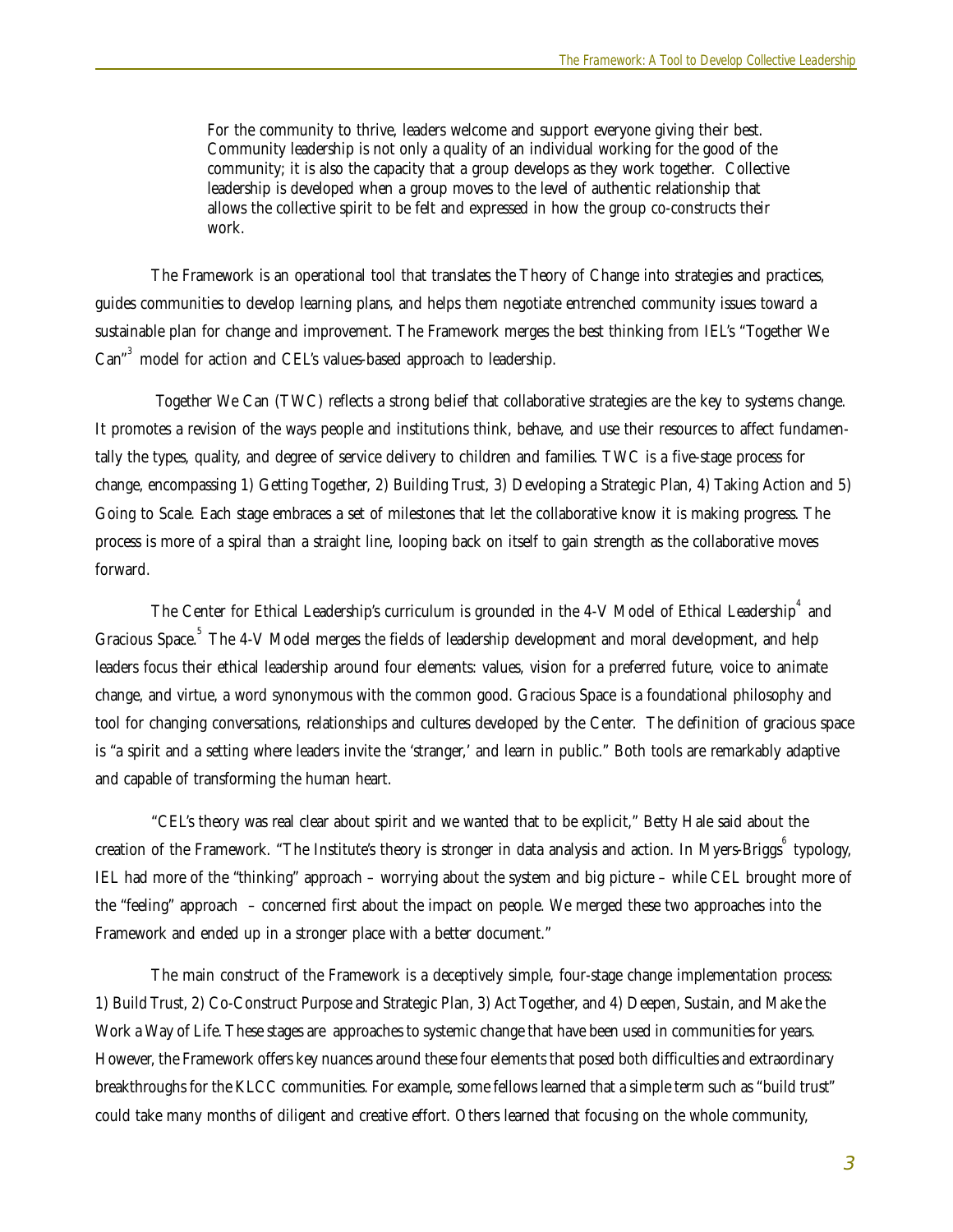#### **NEW MEXICO and MINNESOTA Demonstrate the Importance of Framework Stage 1: Build Trust**

In Eastern Cibola County, New Mexico, many members of the KLCC group knew each other and decided to forego some of the work around building trust in order to hit the ground running. Some in that community believe the group paid a price for putting action over relationships.

"In hindsight, I suspect it would have made a difference," said Phil Sittnick, coach for the program hosted by the New Mexico Community Foundation and Pueblo of Lagune Department of Education. "We didn't know each other as much as we thought. Group members dropped out because they didn't feel enough connection to the people, the issues or the project. If there was anything we gained from the Framework, it was how important it is to build trust."

In Minneapolis, the local leadership team had several setbacks early in the process which resulted in a recruitment process that was hastier than planned and insufficient time to develop trust between fellows and the host agency.

When a few fellows expressed distrust of the host agency, the goal of creating a fellowship of the whole was put aside and the cultural subcommunities started meeting separately. This approach was consistent with a perspective that does not seek to intervene, but to support until what is needed emerges. This approach led to the creation of associate coaches, who played a positive role in the overall process, and the cultural groups built collective identity and understanding across the different perspectives within their immediate cultural group.

This initial success around trusting relationships prepared them to better share their cultural perspectives with the Minneapolis public schools. Ultimately, the fellows did not build collective leadership across cultural groups.

celebration and project sustainability were vital for their work to thrive in the future. Most learned that skipping stages ultimately led to a watered-down change effort.

 Built into the Framework are the four elements in the community change process. It might be helpful to think of these elements as forces at play: 1) Community as Context: the power of place, culture and history, also known as "community;" 2) Crossing Boundaries: the power of collective leadership, also called "group;" 3) Giving One's Best: the power of developing one's own gifts, referred to as "individual;" and 4) Making it Happen: the power of change, also called the "community initiative." Each KLCC community valued and expressed these elements differently depending on their culture and their urgency to get to action. For example, some fellows realized that using the community as context was a powerful transformative process, while others learned that crossing boundaries into collective leadership was some of the most difficult and rewarding work they had done as leaders.

It is in the intersection of the four stages with the four elements that the power and complexity of the Framework are revealed. The Framework is laid out as a grid: four stages across the top, intersecting with four elements down the left side. Each intersection contains a series of questions designed to help the coach, host agency and fellows fully explore that part of the change process (See summary Framework for detail).

 A series of questions helped communities get started, discern their shared goals and plan their projects. Several communities requested specific tools to integrate some of the questions into their group's learning process, so the Coordinating Organization supplied curricula and activities for those areas, such as values clarification and team formation exercises, group norms and data gathering and analysis tools.

Although written as a two-dimensional, linear document, the Framework represents a spiraling, evolutionary process. For example, groups need to build trust at the beginning, but revisit that stage as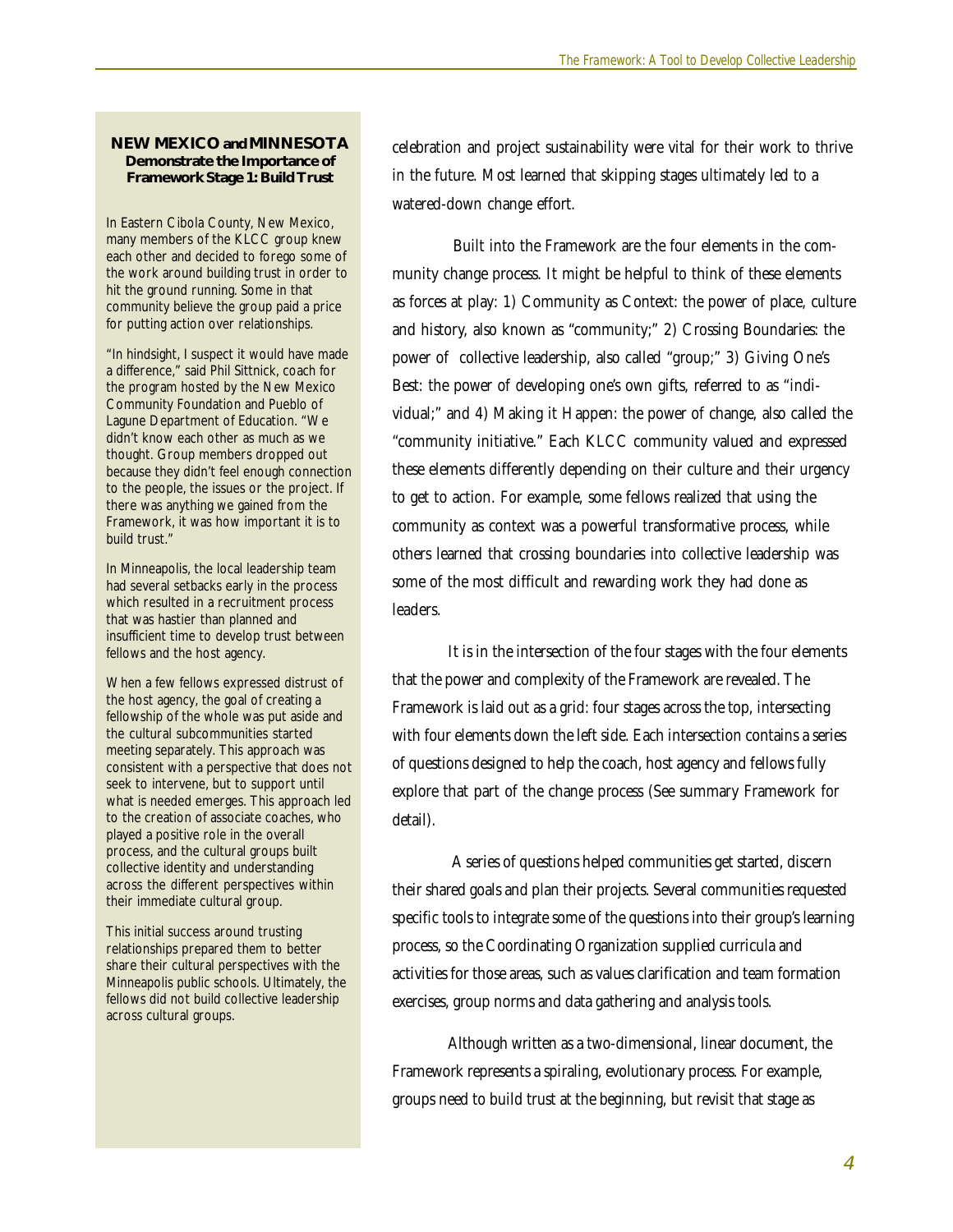#### **MONTANA Demonstrates the Importance of Framework Stage 1: Build Trust**

In contrast with Minnesota and New Mexico, the group in Montana met once a week for twelve weeks until they felt they had the trust to start their projects. "The big thing for us was the need to build a group before we started a bunch of activities," said coach Harry Goldman. "We knew there was going to be tension – that's what the group was there to deal with. But what we didn't know was that part of the doing was to get to know and trust each other and build Gracious Space. After six months it became clear that the strategy of getting to know each other really paid off when it came time to act."

Of all the sites, Montana spent the most time and energy developing the group.

It took time and patience, but through those discussions, people developed solid relationships and were able to change the historic tensions in the community, especially those around Indian and non-Indian issues.

#### **WISCONSIN Demonstrates the Importance of Framework Stage 2: Shared Vision**

Many people move to Northern Wisconsin for the natural beauty and solitude. They are strongly independent and spread throughout a large geographic area, so the concept of collaboration was somewhat counter cultural. Any collective identity that does occur forms around small villages and the schools – specifically the athletic teams. Small towns see each other primarily as competitors.

The KLCC fellows in Wisconsin came from five small villages, and usually worked in five-person teams within their town. In addition, they met as a complete cohort once a month. As the group traveled to national gatherings, other sites regarded them as one collective fellowship. The more they talked and worked together to elevate the role of community members in working with schools, the more they were able to form a shared group identity.

*Continues on next page*

challenges emerge or new members join. Likewise, the group must integrate sustainability from the beginning. Repetition is built into the Framework questions to reflect this evolutionary temperament of the change process. What follows is a brief description of each stage.

#### **Stage One: Build Trust**

The first stage of the Framework asks members to get to know each other at deeper levels than usual, focusing on the culture, history, strengths, challenges and wisdom of group members. They are encouraged to learn about the gifts, resources and capacities of all members, and how to work and learn together while honoring differences. They are also asked to have the courage to tell their own story, how their passions align with the group's work and their goals for developing leadership capacity. Members are asked to go into the community to learn about concerns and values related to the community initiative, in the case of KLCC I, teaching and learning.

Studies supported the CO's experience that trust is a critical ingredient to community change. In Trust In Schools: A Core Resource for  $\overline{\text{Improvement}}^7$  , the University of Chicago researchers examined the role of social relationships in schools and their impact on student achievement. They found that "a broad base of trust across a school community lubricates much of a school's day-to-day functioning and is a critical resource as local leaders embark on ambitious improvement plans." Authors Bryk and Schneider contend that schools with a high degree of "relational trust" are far more likely to make changes that help raise student achievement than those where relations are poor.

The authors built on a body of literature about social trust, including the work of Robert Putnam (Harvard) and Francis Fukuyama (Johns Hopkins) on the foundations of effective democratic institutions and economies. However, Bryk and Schneider took the bold step of seeking empirical evidence that links trust and academic achievement. In doing so, they drew on ten years of work in Chicago schools during a period of sweeping reform, using quantitative and qualitative research, longitudinal case studies of elementary schools, and in-school observation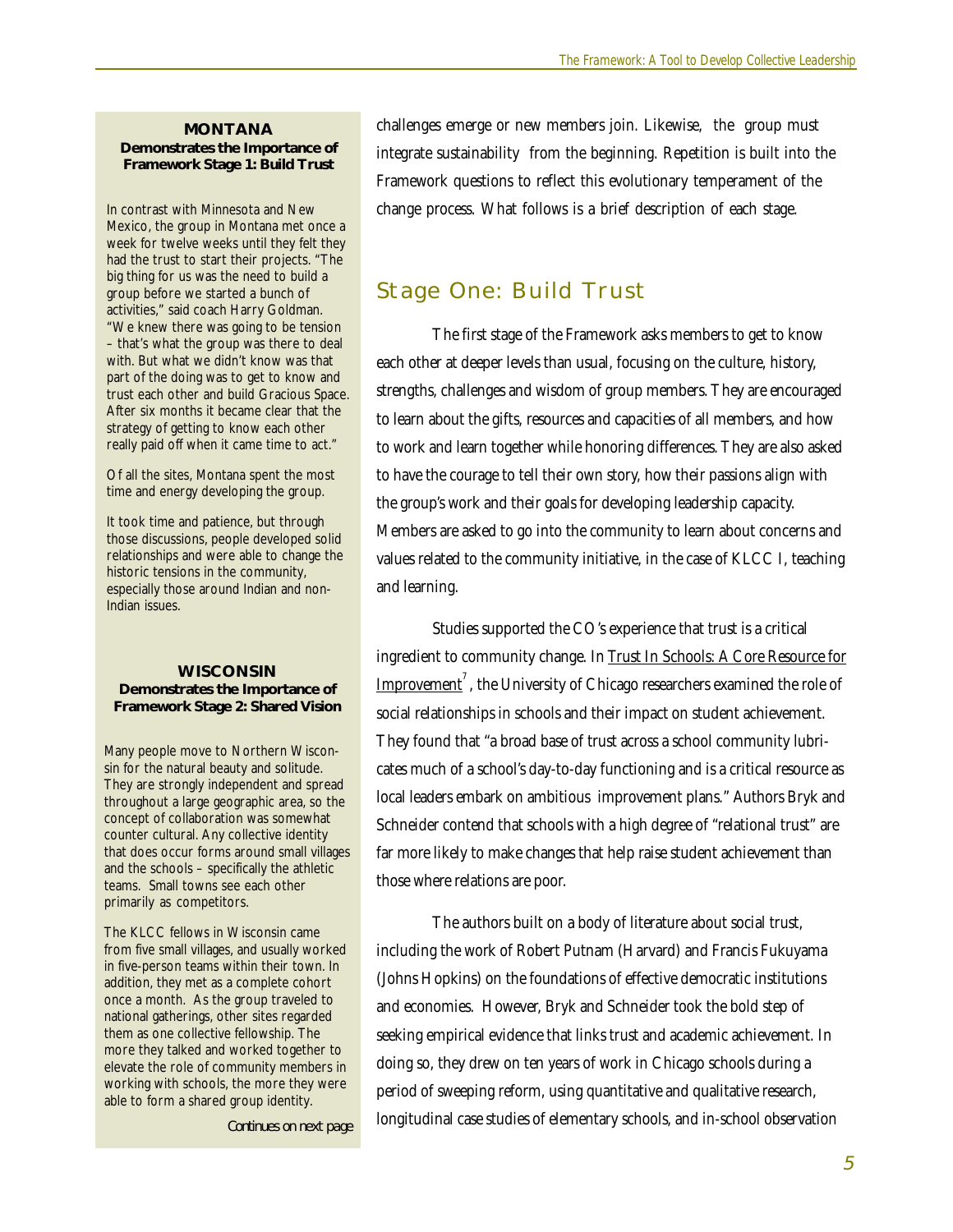#### **WISCONSIN** *Continued...*

The KLCC experience is changing the mindset from competitive villages to shared community. Now fellows visiting another town think first about the relationship they have with other fellows and their vision for improving education, not the high school rivalry that once kept them apart.

#### **NEW YORK Demonstrates the importance of Framework Stage 3: Act Together**

For many years the city of Buffalo had received a federal grant for education. But when the grant shifted to state control, only one in 19 grants submitted from Buffalo was awarded. Faced with a bankrupt school district, the KLCC Fellows decided to investigate.

They learned that Buffalo was denied funding because of the city's inability to work together. There was no collaboration between the school district and community organizations, nor was there agreement about the proposed curriculum. The Fellows stepped in and leveraged their relationships with school board members, teachers' unions, community organizations, the Mayor's office, and state legislators to collaborate on several new proposals.

"The Fellows got people in the same room and figured out what was wrong with the proposal," coach Ceylane Myers said. "They used Gracious Space to deal with the major trust issues between the groups and helped them work together. Some of the groups didn't want to collaborate because they felt they were competing for the same funding."

Ceylane and the Fellows negotiated an agreement between the groups for funding and academic content, and submitted several new proposals. In January of 2004, Buffalo was awarded over \$1.5 million in 21<sup>st</sup> Century Community Learning Center funding.

and interviews. For the purpose of their study, they suggested four vital signs for identifying and assessing trust in schools: respect, competence, personal regard and integrity. They concluded that trust is the "connective tissue" that holds improving schools together.

## **Stage Two: Co-Construct Purpose and Strategic Plan (Shared Vision)**

The second stage of the Framework helps participants understand the diverse ways members define community and co-construct a new, shared understanding about community. It encourages members to develop a shared purpose for their work together that can hold their individual visions, current knowledge, and data from other sources. This shared purpose can keep the members connected during the tough times. This stage also asks members to claim personal visions for the issue at hand, and how their gifts and capacities will be developed and contributed throughout the project. The members are asked to analyze data, consider best practices and select a community initiative and action plan that will address their chosen issue.

The process and value of developing shared purpose and learning together, again, were values IEL and CEL already held. Significant research by Peter Senge in <u>The Fifth Discipline</u>  $^{\rm 8}~$  supported the importance of this stage. Senge writes, "The fundamental characteristic of the relatively unaligned team is wasted energy. Individuals may work extraordinarily hard, but their efforts do not efficiently translate to team effort. By contrast, when a team becomes more aligned, a commonality of direction emerges, and individuals' energies harmonize. A resonance or synergy develops, like the 'coherent' light of a laser rather than the incoherent and scattered light of a light bulb. There is commonality of purpose, a shared vision, and understanding of how to complement one another's efforts. Individuals do not sacrifice their personal interests to the larger team vision; rather, the shared vision becomes an extension of their personal visions."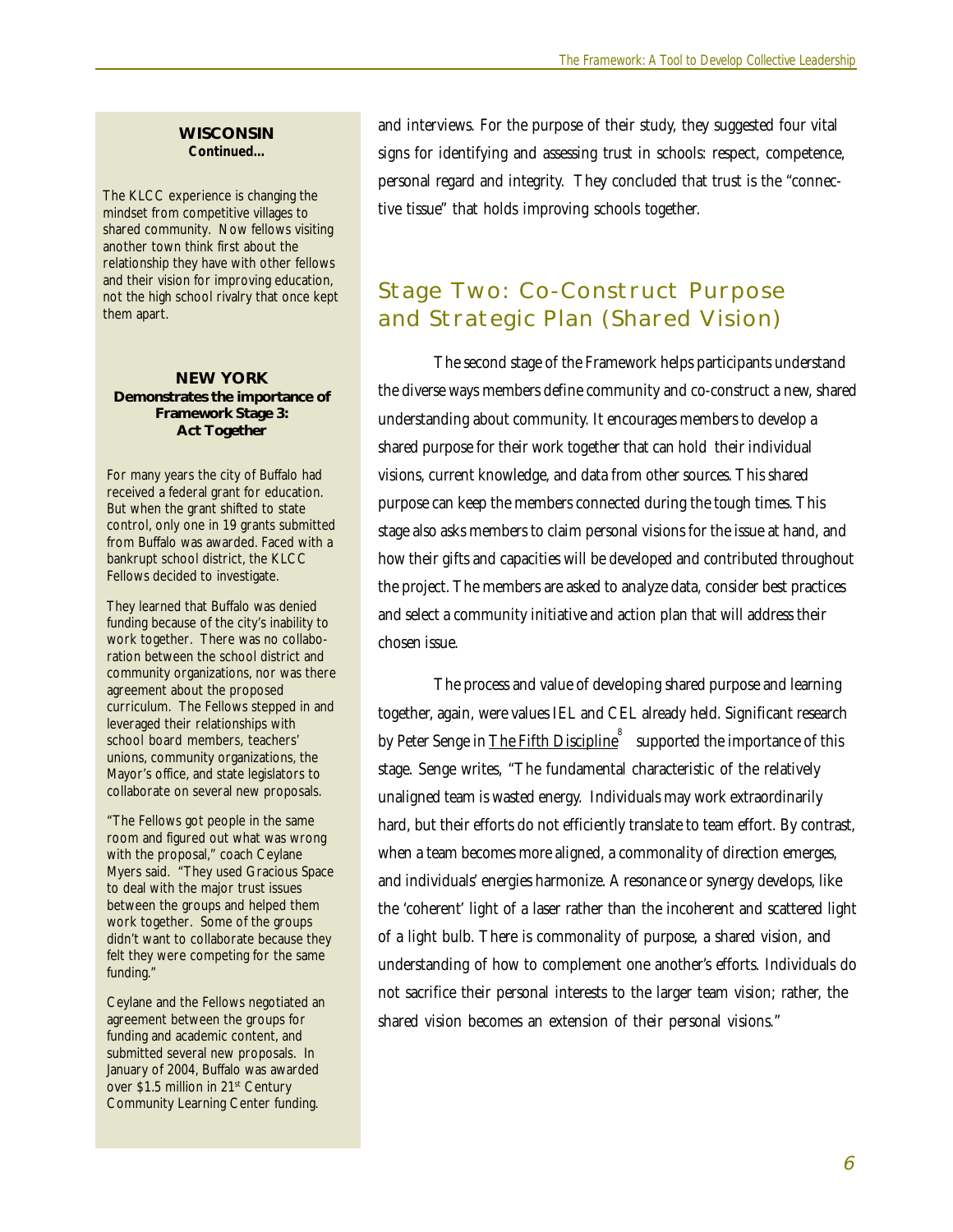#### **TEXAS Demonstrates the Importance of Framework Stage 4: Deepen and Sustain the Work**

Nearly all community change efforts suffer from burnout. The key to avoiding this and to sustaining the relationships and work is to be willing to start over and build relationships every time a new person joins the group.

"Our KLCC fellowship was very fluid," said Francisco Guajardo, coach for the KLCC project hosted by the Llano Grande Research and Development Center. "At the beginning we had 30 fellows, and at the end we had 30 fellows, but they are not all the same people. Many of those were youth whose lives were in flux. They dropped in, they dropped out, they dropped back in later.

The monthly meetings in Texas were informed by that transition and fluidity. They shared a meal and spent a good two hours on social time. Then, once new people were up to speed and feeling welcome and the regular participants felt reconnected, they got into the agenda. This commitment helped them to deepen and sustain the work even with a fluid membership and changing emphasis on projects.

"This was all from the Framework," Francisco said. "We found that you can move from building trust to social change very effectively this way."

### **Stage Three: Act Together**

Stage Three of the Framework helps participants build allies in the community who will become an ongoing part of the learning community, and act in concert with the members' shared purpose and vision. Members are called to notice how their capacity to work together is strengthened, how they practice "collective leadership," and how they hold each other accountable. Members are asked to make a deep commitment to stay engaged in the initiative and to continue learning. Members are asked to help implement the initiative, cooperate with partners, assess whether the objectives are being met, and adapt the action plan as needed. The fellowship's experience of deep relationship is extended to others in the community.

## **Stage Four: Deepen, Sustain and Make the Work a Way of Life**

Stage Four helps participants to reflect on the lessons learned from the group experience and to develop resources to embed the work into the fabric of the community. The group is asked to be intentional about creating a process or structure that will support its continuing work, while inviting and nurturing new members into the initiative. Members are asked to identify how they will personally be involved in sustaining the work, while continuing to develop leadership capacity and share lessons with new leaders. Finally, members are asked to work with community partners, funders and others to sustain the work toward the shared vision.

 Following the Framework moves the initiative from being one more project to being a sustained initiative embraced by the larger community; it leads to a level of stewardship that becomes a way of life for those involved.

## **How KLCC Communities Used the Framework**

A draft Framework was unveiled to the six groups from New York, Wisconsin, Minnesota, Texas, New Mexico and Montana early in the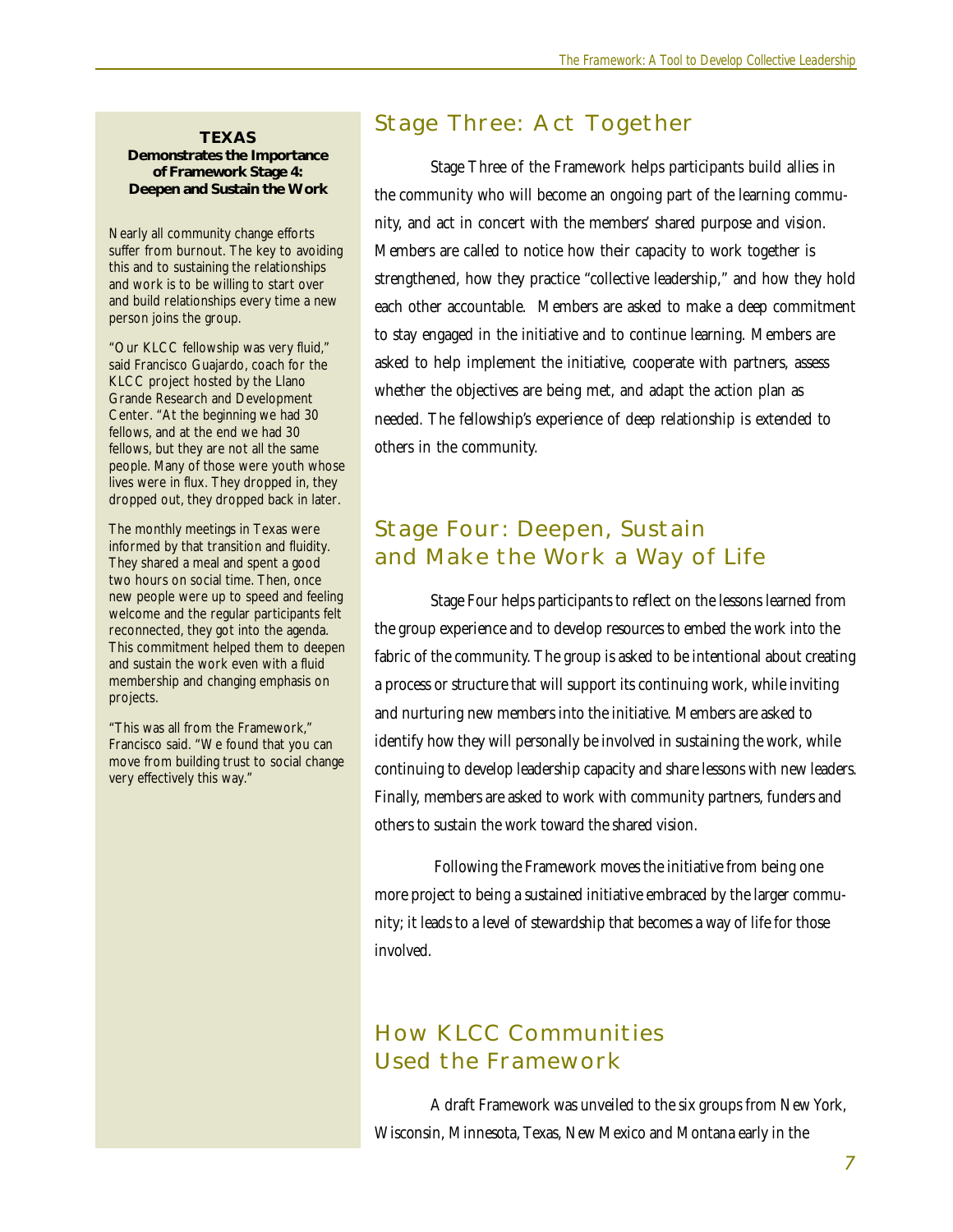program cycle. These communities shared the goal of improving teaching and learning, but differed vastly in terms of their specific educational challenges and individual membership.

For example, Montana faced high dropout rates of Flathead Indian youth from the public schools; the Buffalo school district was bankrupt, laying off 850 teachers and closing six schools in four years; youth and adults in Edcouch, Texas and Eastern Cibola County, New Mexico sought to infuse their curriculum with meaningful cultural traditions and Native knowledge. Minneapolis hoped to bring cultural knowledge and wisdom from specific groups into policies of the public school district, and in northwestern Wisconsin, the team wanted to address the issue of lifelong education for its geographically separated residents.

Each community selected a very diverse group of fellows. Some had worked in the education field, but most had never worked together. Many had high distrust for the school system. For some, the stakes had never been higher. They found guidance in the Framework to help shape their 18-month community change program.

For Harry Goldman, coach of the KLCC program on the Flathead Indian Reservation, the Framework offered a lifeline while he helped the group sort a flurry of chaotic ideas and individual passions. "The Framework was an insurance policy," he said. "It gave us something to hold on to, some idea of what the expectations were, and what we should look like in the end. It really helped us get started."

Communities primarily used the Framework to build trust and meaningful relationships, focus on community rather than individual leadership and emphasize celebration as a key component to team learning and cohesion. Following are examples of how the Framework was used in specific communities around these areas.

## **Build Trust and Meaningful Relationships**

"When you begin a new body of work, there is a strong impulse to initiate projects at the first meeting," said Francisco Guajardo, coach for the KLCC project hosted by the Llano Grande Research and Development Center in south Texas. "The Framework reminded us that before we could cross any meaningful

Before we can cross any meaningful boundaries and do meaningful work, we have to know our stories. know our own experiences and what we bring, and assess who is here and why. **" "**

- Francisco Guajardo

boundaries and do meaningful work, we had to know our stories, know our own experiences, and assess who is here and why."

Harry Goldman commented that his group expected tension, but didn't realize that so much of their "work" would involve trust building to work through that tension. "We spent a lot of time getting to know and trust each other and building gracious space," he said. "But after six months it became clear that that strategy really paid off when it came time to act."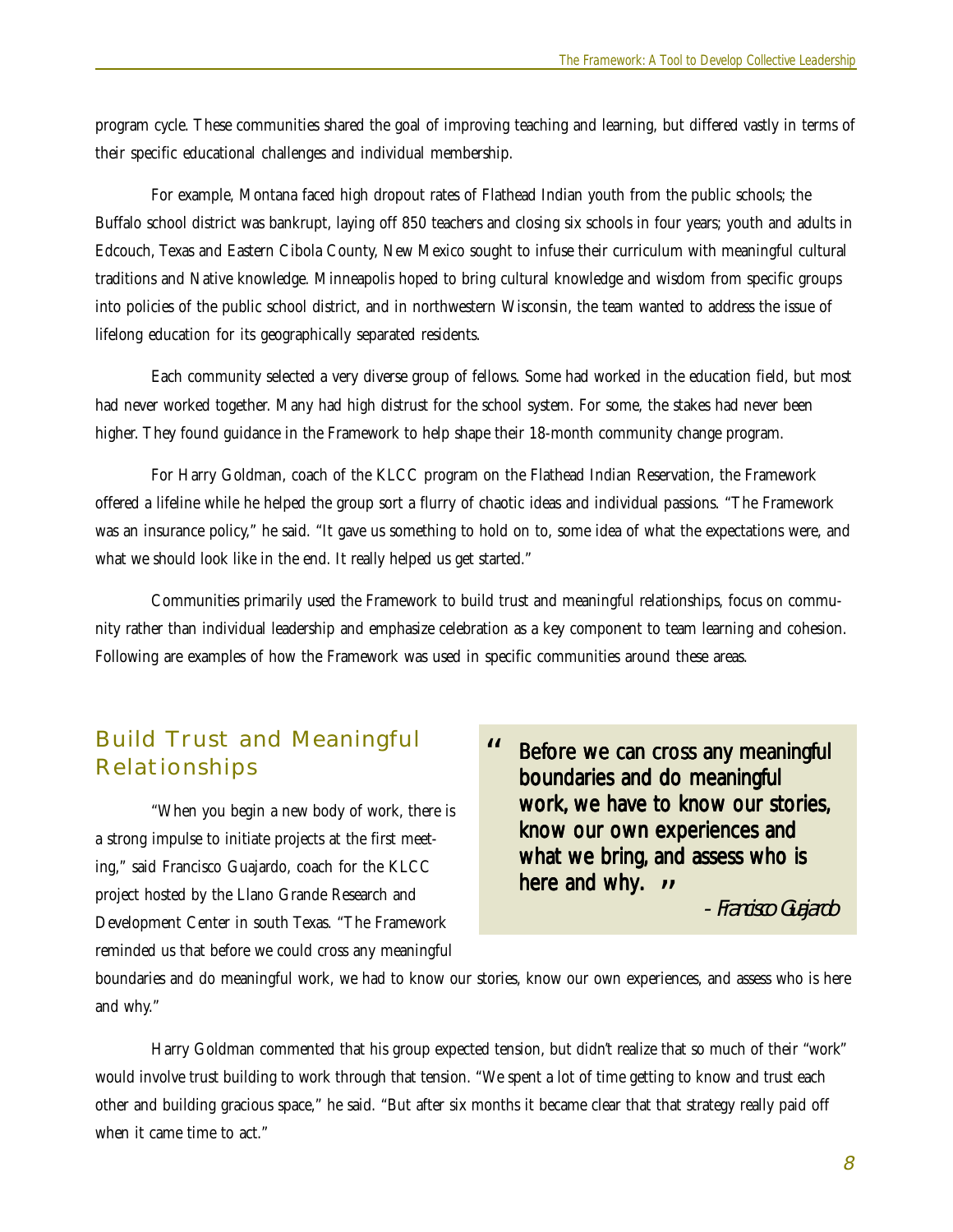Some of the coaches wish they had done even more with the first stage of building trust. "We didn't do the 'get-together and build trust' part because most people were not strangers to each other, but in hindsight, I suspect it would have made a difference," said Phil Sittnick, coach for the program hosted by the New Mexico Community Foundation and Pueblo of Laguna Department of Education. "We didn't know each other as much as we thought. Group members dropped out because they didn't feel enough connection to the people, the issues or the project. If there was anything we gained from the Framework, it was how important it is to build trust. Every community effort needs to pay attention to that, even if people already know each other."

#### **Put Community First**

When the Framework was first introduced, it presented three (rather than four) core elements, starting with individual, then the group, followed by the community with the initiative embedded within the community category. This approach to leadership development – starting from the inside and working outward – is standard practice in leadership development. The communities' leadership teams, however, rejected this approach as too limiting of the power of community and not bold enough for a cutting-edge Kellogg leadership program.

"People told us it was not provocative enough to reflect a new program that was embedded in community," recalled Karma Ruder, project liaison from CEL and coauthor of the Framework, along with Marty Blank from IEL. "They wanted juicy language that expressed the power of place, their culture and history, and the power of shared leadership."

Based on this feedback, the Coordinating Organization reversed the order of the elements and put community first. For many groups with Native roots and traditions, this approach reflected their natural tendency to focus on the community and share the leadership, and seek individual advancement last, or in some cases, not at all.

This shift made a significant impact for the Montana site. "The former model, with individual first, would have suggested that each person do a separate project based on their idea of how to approach the problem," Harry said. "The new model, with community first, encouraged the group to see the links between their passions and use their combined energy to impact the whole community for the long term. This is what happens when you put community first."

#### **Remember to Celebrate**

The communities also relied on the Framework to remind them to celebrate their progress. Questions at each stage of the four-part process advised fellows to enjoy their work and have fun together.

Having fun together as a precursor for meaningful action is a staple of many successful leadership development programs, but something leadership educators may have trouble justifying when faced with limited resources. According to the authors of <u>Even More Games Trainers Play</u> , active learning has become much more than a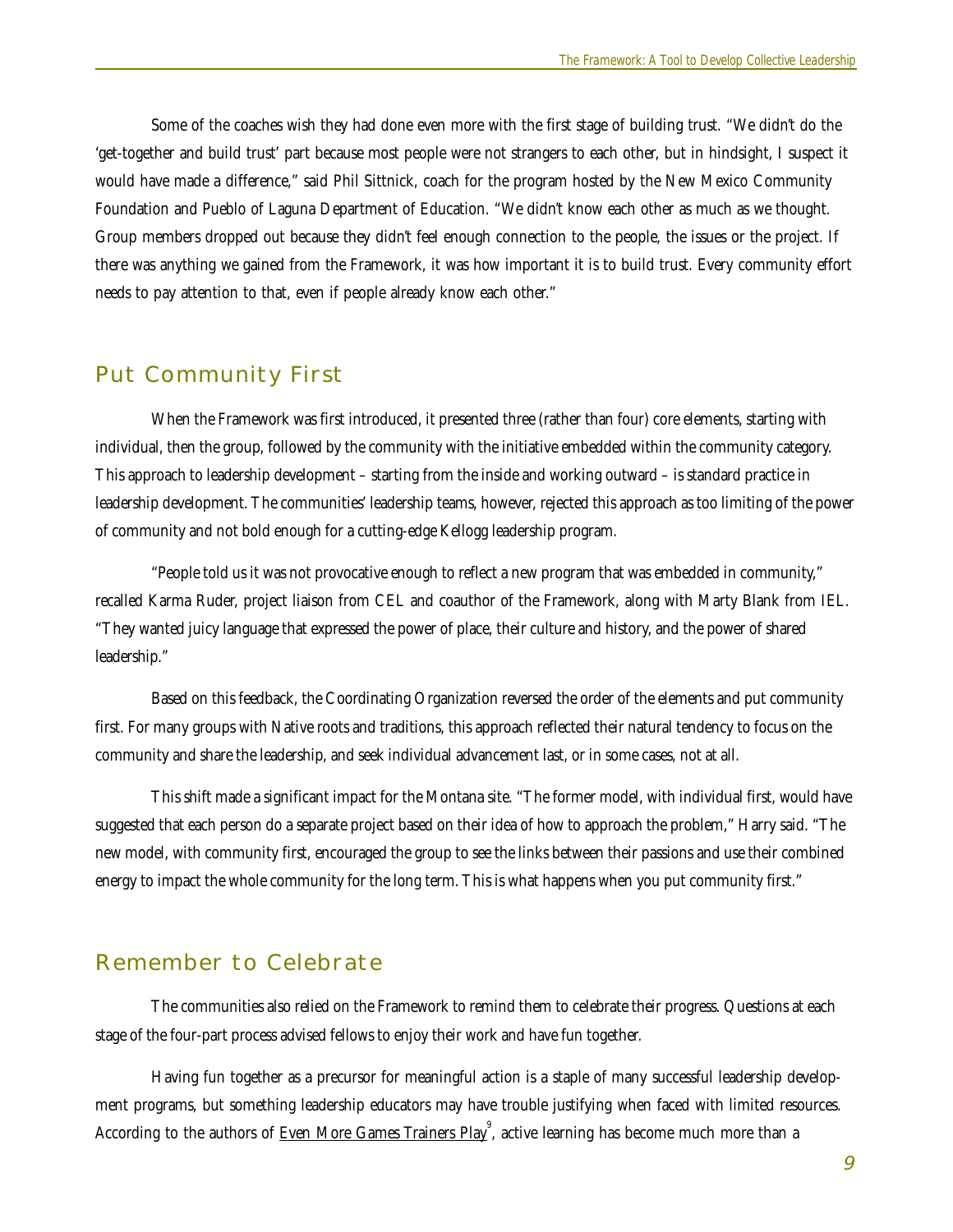buzzword in this century, it is a fundamental foundation for human development. "Training 'games' – proven methods of catching trainee interest, making critical points powerfully meaningful, and engaging the minds of audiences – have rapidly become essential elements of a wide variety of training and presentational situations," write Scannell and Newstrom.

The Texas group used digital storytelling to capture the live, emotional aspects of community building that could not be replicated in a written report. The New Mexico group traveled to Hawaii to visit schools known for integrating the Hawaiian language and culture into the school, and it proved to be a great bonding experience, with fun mixed in with the work. Even the members of the Coordinating Organization took time to have fun together, believing it would make their work stronger, easier, and help them become a learning organization in the model of Senge's work. "We went through the four stages ourselves," said Kwesi Rollins, Project Lead from IEL along with Dale Nienow, Project lead from CEL. "We built trust and we were driven by individual relationships. We tried to model the Framework that we were asking others to pay attention to."

The six diverse communities each found something of value to take away from the Framework, and many continue to refer to it for effective methods for community change and leadership development.

#### **Lessons Learned and Confirmed by the CO**

As the six communities progressed through the 18-month program, the staff at the Coordinating Organization gathered lessons learned in the field. Watching change processes in six very diverse communities yielded new knowledge and confirmed many things they already knew about the field of community leadership and social change. What follows is a description of five of the key lessons learned.

**"** attention to that, even in peop<br>already know each other. " If there was anything we gained from the Framework, it was how important it is to build trust. Every community effort needs to pay attention to that, even if people

- Phil Sittnick

#### 1) A Framework helps to guide change efforts.

Primary among the lessons learned is the usefulness and power of the Framework itself. Rather than developing a scripted, tightly focused curriculum that would attempt to serve the needs of over one hundred community leaders at different stages of the change process and in different locations with varying backgrounds, goals and cultures, the Coordinating Organization crafted a road map to the change process that could be entered at various places.

The resulting Framework is a valuable tool that can help any group move through the change process. It is highly tailorable and offers information in manageable pieces, thereby enabling users to focus on their precise stage of community development. The questions provide indicators for progress at different stages of development.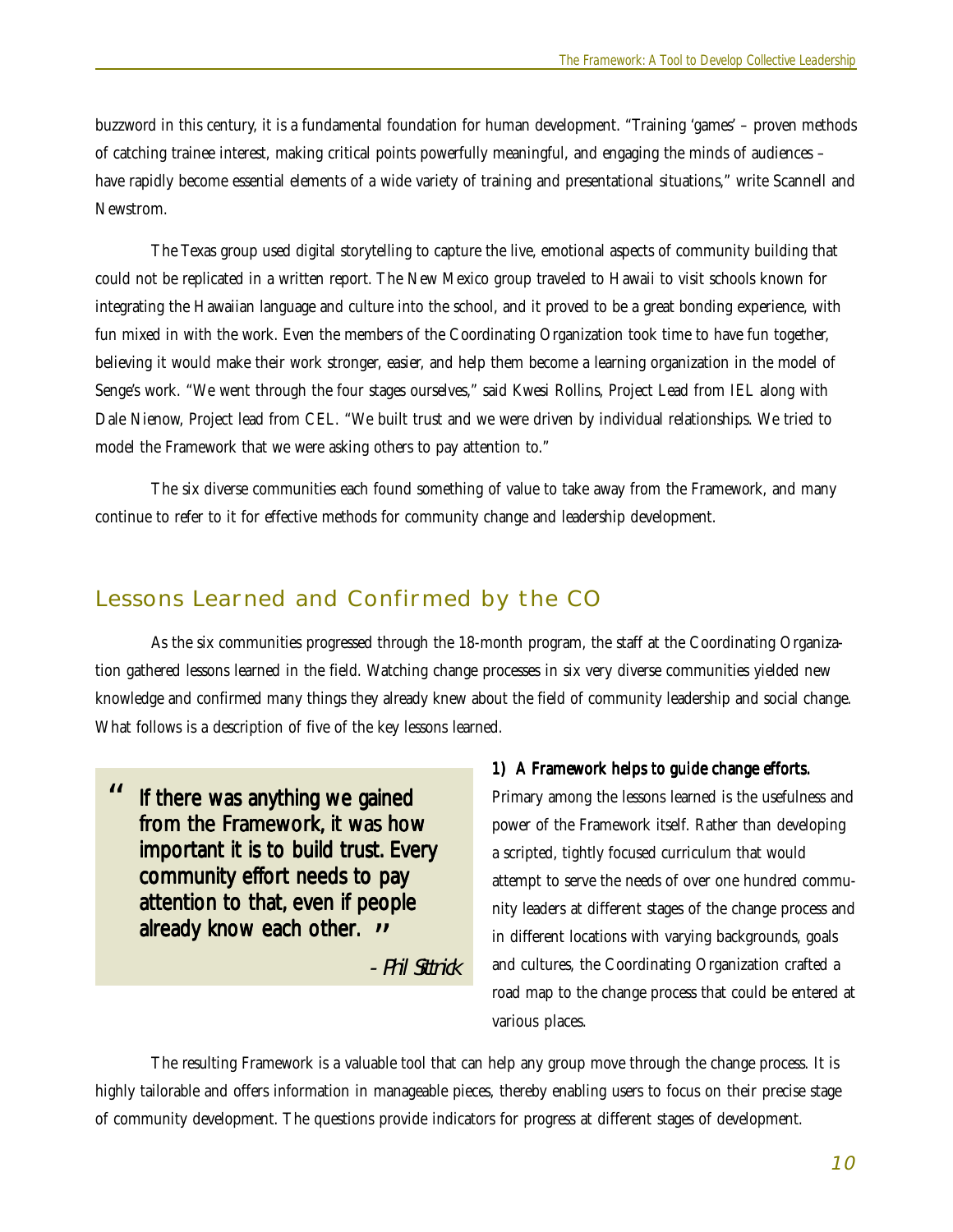Perhaps the best test of the integrity of the Framework and the Theory of Change came from the fellows, who, without encouragement from a prescribed evaluation tool, named the key elements of the Framework as essential to

their work.

Says Maenette Benham, Lead Evaluator for the National Evaluation of KLCC, "We did not use the Theory of Change to drive our evaluation design for KLCC I. This was done purposefully, partially because the TOC was still evolving, but also, as evaluators, we wanted to allow the design to be emergent. We wanted the data and the sites to drive what emerged. Since the Framework concepts emerged in the evaluation, it strengthens the thinking that the Framework directly connects to the work."

2) Leadership and change develop in stages. A second confirmation was about the stages of development, both for community change processes and leadership formation. Also confirmed was the importance of the early stages of building trust and developing a shared vision. Experience with the Framework suggests that groups that omit the work of building trust and developing shared understanding will limit their possibilities in the action stage. They run the risk of not being as effective as they could be, and not able to sustain gains made over time. There are many factors that go into sustainability, but the use (or lack thereof) of the Framework by KLCC communities in these two critical stages demonstrates that this is one of the most important ones.

3) Context and Culture Matter. The cultural environment of a community is framed by multiple, often competing, contexts. This can complicate the process of coming to common ground, identifying common goals and defining a shared vision. The KLCC program demonstrated the importance of epistemology of place – "the content of both the implicit and explicit knowledge of the community's history, geography, lineage and the struggles that have defined how the community addresses issues of politics, economics and demographics. This knowledge is most completely defined by the diverse cultural epistemologies that make up any community, including race/ethnicity, migration history and socioeconomic status. This knowledge is dynamic because it has the capacity to evolve over time with the inclusion of new relationships and understandings."<sup>10</sup>

4) The power of collective leadership. Building directly off the previous point is the appreciation for the power of collective leadership.

Volumes of books and numerous great thinkers have offered insightful definitions that deal primarily with the qualities of individual leadership. In essence, these definitions state that "the leader is the one who succeeds in getting others to follow him (or her)," says Cowley in the Journal of Abnormal and Social Psychology.<sup>11</sup> Although such a definition is valuable, it is too narrow a conceptualization for the kind of leadership that the Kellogg Foundation believes is necessary in the 21<sup>st</sup> century. There is also broad scholarship on group leadership, including a suggestion by Warren Bennis<sup>12</sup> that "our world has been the product of 'Great Groups,' teams of creative persons who banded together to achieve remarkable successes that would not have been possible through a hierarchical approach."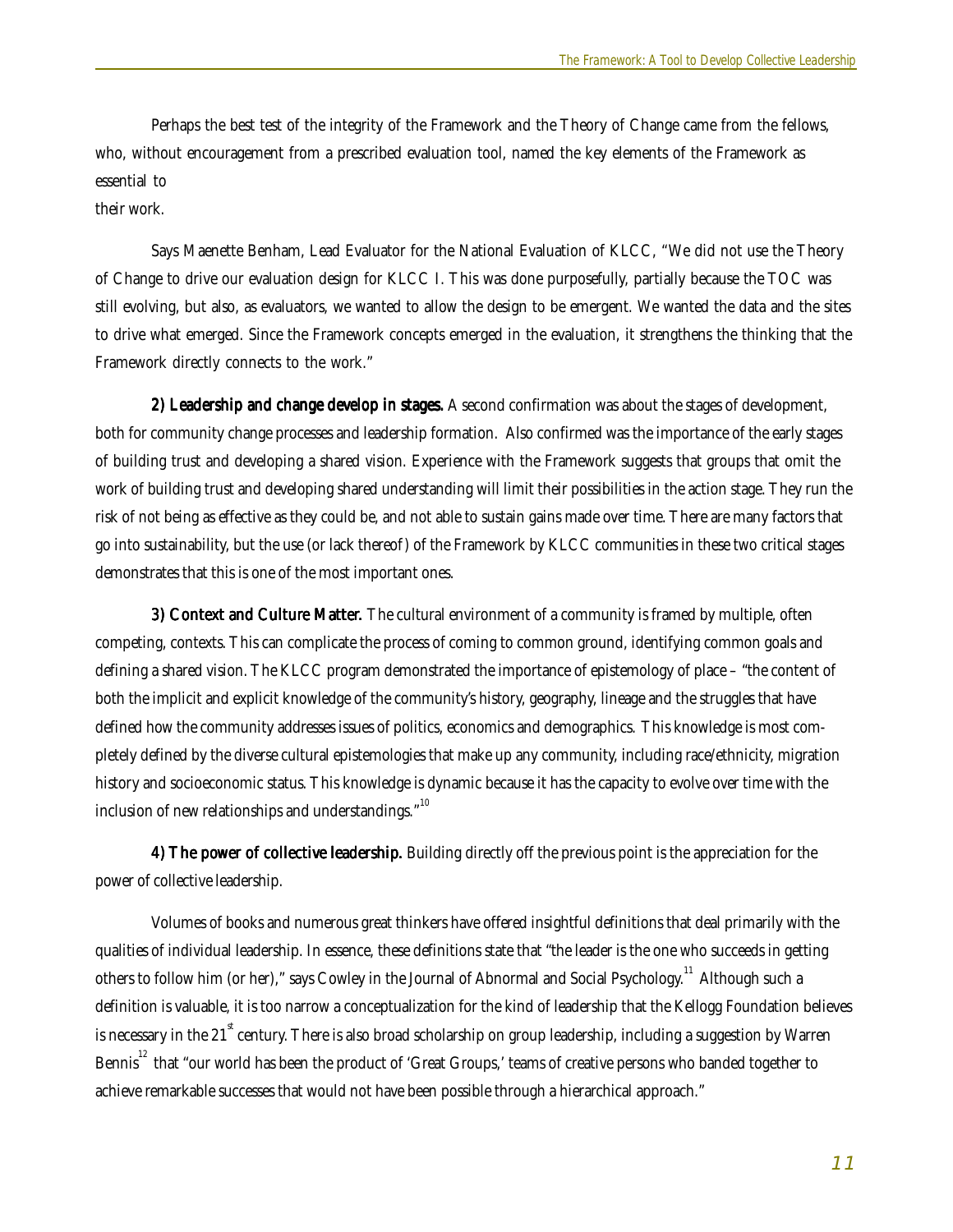Both of these approaches helped the CO and Kellogg in arriving at the working definition of communitybased, collective leadership as it relates to the KLCC initiative:

> Community-based, collective leadership begins with a shared dream that is at the heart of a group of skilled and passionate individuals. But the fellowship as a whole is the leader just as members within the fellowship can be leaders within the group. Therefore, the process of defining vision and setting direction, and exercising influence over other people and organizations, becomes a leadership function that is shared by the group and individuals within the group. In sum, leadership for community change is grounded on the concept of a commitment to social advocacy and social justice.

"The mainstream culture has not done a great job at acknowledging and working with the notion of coming to something as a collective rather than as individuals," CEL's Karma Ruder said. "It is simply called a 'nontraditional' approach, when it is actually very traditional, in the sense that it stems from centuries-old practices used by Native cultures. So even though these concepts have been

around for many years, many fellows from mainstream cultures heard it in a new way, or experienced it as a positive for the first time, with tremendous results for their community."

Bill Grace believes the shift from individual to collective leadership is a developmental stage occurring across nation. "We've reached a point where we don't need savior leaders anymore," he said. "Many movements flounder when leadership is housed in one person and he or she leaves. The spirit of the times asks for leadership

The peer group of coaches and host agencies became a mirror for me and I was able to see what I was doing right, and where I was getting stuck. I was surprised at how many similarities we had across sites, whether rural or urban, and we could troubleshoot for each other and give support. We became a true national learning community. " **"**

- Ceylane Meyers

that rotates, with experts moving between leadership and learning. Collective, community leadership is coming of age because we are a more educated citizenry. People want to be shapers of their own future, and are less content to leave it for someone else to do."

5) The breakthrough power of collaboration. The Coordinating Organization, Kellogg staff, host agencies, coaches, fellows and community partners were deeply influenced by the collaborative nature of the KLCC program at all levels.

Modeling collaboration from the very beginning with a commitment to share everything one hundred percent, IEL and CEL formed a close working relationship and had significant impact on each other. IEL is more explicit about the concept of Gracious Space, one of the key teachings of the Center for Ethical Leadership.

At CEL, the staff is exploring ways to incorporate IEL's rigorous approach to language and action-oriented models. Coaches at the six sites found that sharing their challenges and strategies with each other helped them in their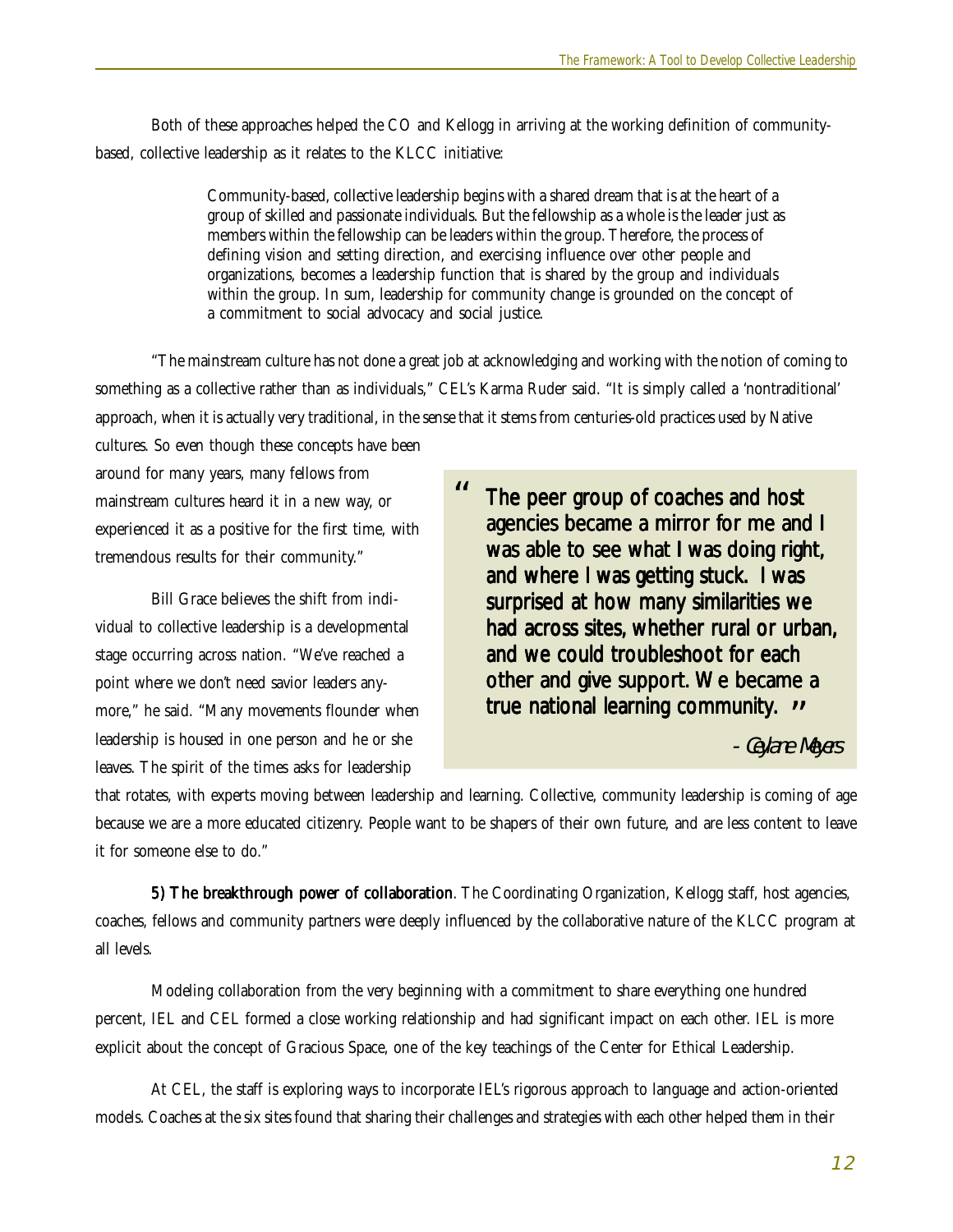guiding role. "The peer group of coaches and host agencies became a mirror for me and I was able to see what I was doing right, and where I was getting stuck," said Ceylane Meyers of the Buffalo program. "I was surprised at how many similarities we had across sites, whether rural or urban, and we could troubleshoot for each other and give support. We became a true national learning community."

At the community level, many sites believe that their emphasis on sincere collaboration will have long-lasting impact on how local issues are resolved. At the Flathead Reservation, for example, everything has changed. "The school district shifted from being pressured by the Office of Civil Rights to pay attention to the needs of Indian students, to owning the importance of this themselves," said Harry Goldman. "They are reaching out and learning about the needs of the Indian community. They came to a three-day conference the Fellows put on and voted to keep the committee going. And we got a three-year, \$480,000 grant from the Department of Education to work on our adultstudent mentoring program. The rough edges have been worn off around here. People understand that even though they don't agree on some things they can still pool their resources and energy to make things better. That's a big, big change."

The effects of collaboration between the sites and from sites to other partners continues to ripple even after the end of the program cycle. The Buffalo citizen action program is being replicated across New York and several other cities and states have expressed interest in the process. The youth in Texas who excel at digital storytelling have been invited by several sites to teach the technology. Within six months after the program ended, each community had successfully raised enough local money to receive a matching grant from Kellogg to continue their work. All of this success points to the power of collaboration and partnerships.

"The Framework enabled us to ask a series of questions rather than giving communities an answer, and that greatly reflected our philosophy," said Dale Nienow, Project Lead for CEL. "We found words and models to reflect the values of community assets, appreciative inquiry and shared visioning. The Framework was less of a curriculum than a way of looking at life that embodied collaboration and learning together."

## **Conclusion: Implications for Community Leadership Development**

The five lessons learned from the KLCC program and the use of the Framework point to many implications for the fields of leadership development, community development and social change. In conclusion, we wish to call out four additional arenas where the KLCC work can influence these fields.

Applicability to diverse community groups. The Framework was used by some of the most diverse communities in the country, representing racial, ethnic, cultural, historical, geographical, age, gender and perspective differences. Many community leadership development tools have experienced difficulty crossing boundaries into communities with such diverse participants. The authors of the Framework believe there is an essential integrity to the Frame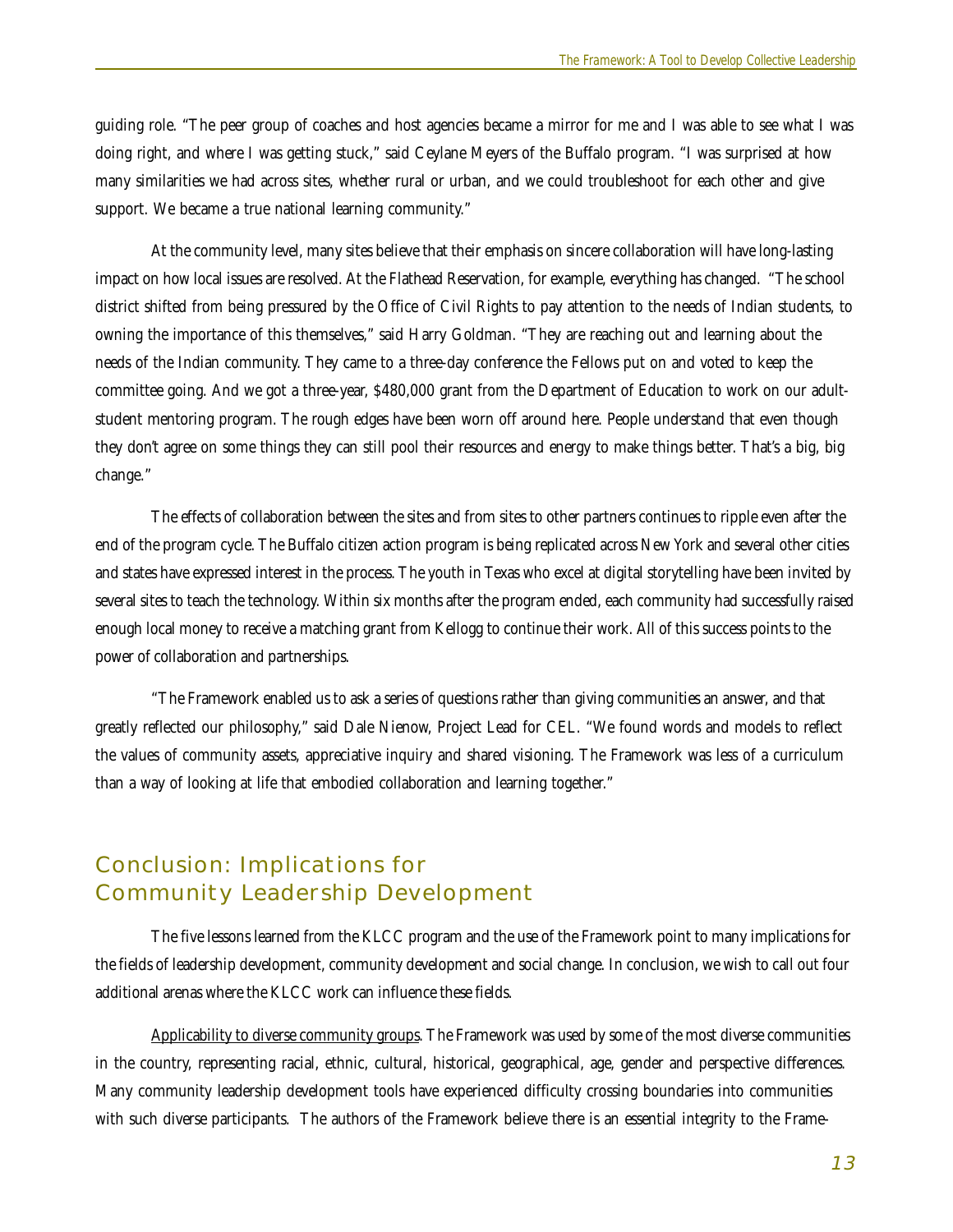work, based in stories, trust and authentic relationships, that promotes crossing boundaries in an effective and lasting way.

Terminology of indicators. The Framework demonstrates that the change process is a reasonably predictable journey and offers language and tangible milestones for what participants can expect in a change process, what is important and how to know when they have arrived. The tool also helps to ensure real results with benchmarking, and gives people a gracious space in which to consider new information, identify problems and co-create solutions.

Both/and approach to community leadership development. KLCC combined the talents of those in positions of leadership with those who are often left out of leadership programs even though they bring great wisdom and knowledge of their place. This approach combines the best of both – positional and emergent leaders learning from each other in order to advance their shared commitment to a community they love. However, having those with these differences stand together can result in a place of tension. This requires creative attention to find ways to heal the past and open up space for all to participate.

Revisions to the Framework. Feedback from the six communities prompted the authors to make improvements in three main areas: 1) to make the Framework more accessible through formats that better capture the geometric, fractal-like quality of the process; 2) to place more emphasis on the role of the host agency with respect to promoting collaboration and providing for sustainability; and 3) to provide more data analysis, curriculum and activities within each intersection of stage and element to help communities navigate the complexity of the change process.

The design team for KLCC II is incorporating lessons learned around collaboration, collective leadership, community and leadership development and evaluation design into the next program. This will be an excellent opportunity to check assumptions about change, collective leadership, and how they are linked. The team will be able to see how these assumptions benefit each site and program members, especially vulnerable youth, since KLCC II is about building and valuing youth and adult partnership to advance just communities. The team will continue to adapt and sharpen the Framework and Theory of Change and share lessons learned with peers and colleagues.

<sup>1</sup> Center for Ethical Leadership and Institute for Educational Leadership (2002). Kellogg Leadership for Community Change Framework.

<sup>2</sup> Center for Ethical Leadership and Institute for Educational Leadership (2002). Kellogg Leadership for Community Change Theory of Change.

<sup>&</sup>lt;sup>3</sup> Melaville, A.I. & Blank, M.J. (1993) <u>Together We Can: A Guide for Crafting a Profamily System of Education and Human Services.</u> Washington, DC: U.S. Government Printing Office.

<sup>4</sup> Grace, W. (1990). "A Comparison of Male and Female Ethical Leaders' Opinions on Ethical Leadership and Ethical Leadership Development," Iowa State University.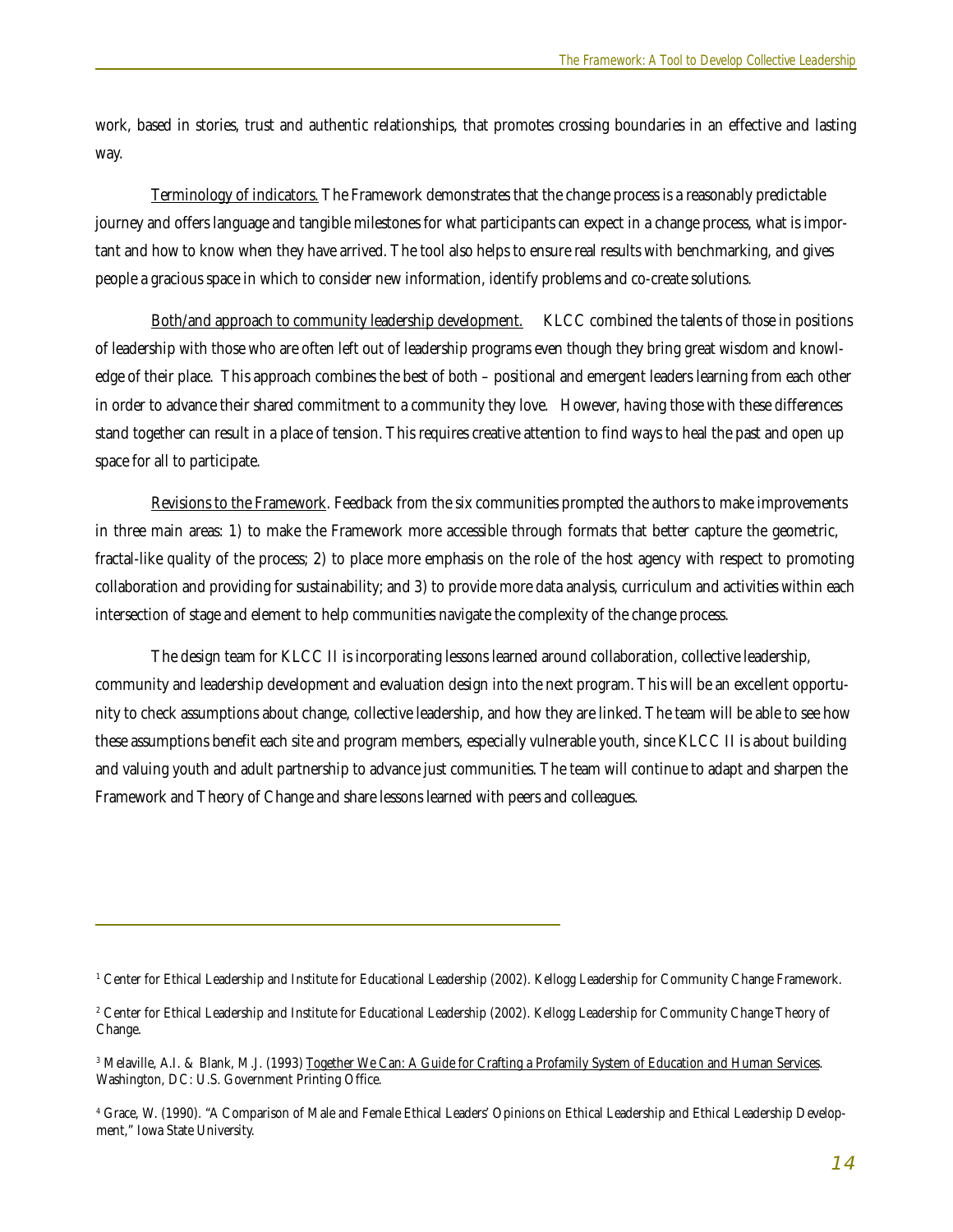<sup>5</sup> Hughes, P. (2005) <u>Gracious Space: A Practical Guide for Working Better Together</u>. Center for Ethical Leadership.

 $^{\rm 6}$  Briggs, K. and Myers I. (1976) Myers-Briggs Type Indicator. Consulting Psychologists Press, Inc.

- 7 Bryk, A.S. & Schneider, B. (2002). Trust in schools: A Core resource for improvement. New York, NY: Russell Sage Foundation.
- <sup>8</sup> Senge, P.M. (1990) <u>The Fifth discipline: The Art & practice of the learning organization.</u> New York, NY: Doubleday Publishing
- <sup>9</sup> Scannell, E. E. and Newstrom, J. W. (1994). <u>Even More Games Trainers Play</u>. New York, N.Y: McGraw-Hill Companies.

10 Benham, M. (2005). "Kellogg Leadership for Community Change: Focus on Teaching and Learning Qualitative Review Executive Summary."

11 Cowley, W. H. (1928). Three distinctions in the study of leaders. Journal of Abnormal and Social Psychology, pp. 144-157.

<sup>12</sup> Bennis, W. (2000). Managing the Dream. Cambridge, MA: Perseus Publishing.